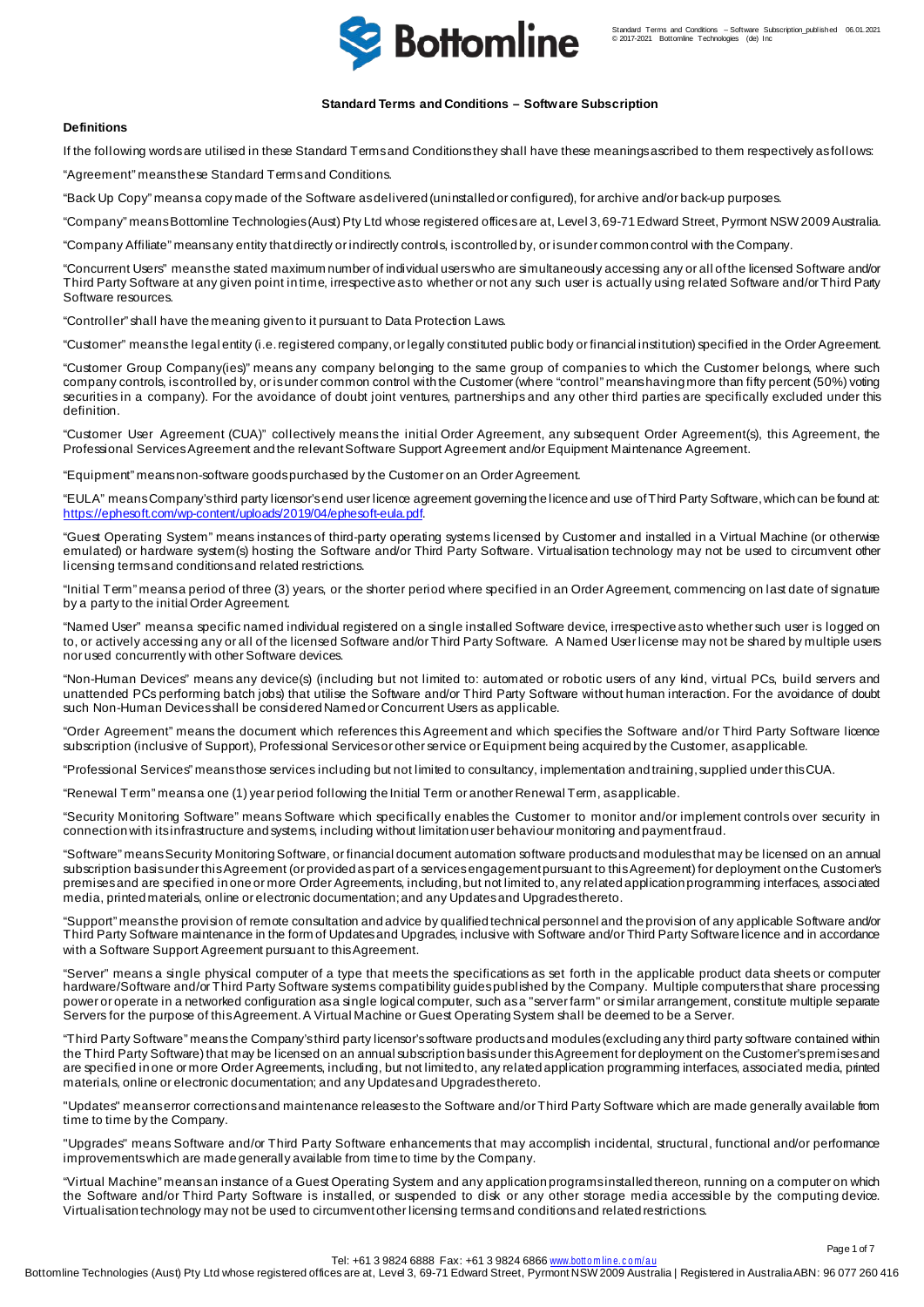

## **1. General**

This CUA shall apply to the Customer's purchase of Software and/or Third Party Software licence subscription and related Support, and/or Professional Services or other services or Equipment from the Company. In the event of a conflict between this Agreement and any third-party licence agreement supplied with the Software, then this Agreement shall take precedence and shall apply to the exclusion of all oral representations and all other terms and conditions printed on any purchase order or other document(s) (including e-mail) prepared or issued by either party irrespective of their date. The parties agree that they have not relied upon any other representations, terms or conditions in entering into this Agreement. The sole exception to the foregoing shall be the license of Third Party Software which shall be subject to the EULA which shall take precedence over this Agreement in the event of any conflict of terms. This CUA states the entire agreement between the parties on this subject and supersedes all prior negotiations, understandings and agreements between the parties concerning the subject matter. No amendment or modification of this Agreement or the CUA shall be made except in writing and signed by an authorised signatory of each party.

# **2. Prices**

- 2.1. All prices are exclusive of value added tax and any other applicable taxes or duty. Charges shall be made for any taxes, duties or levies which the Company is required by law to collect and any withholding tax will be for the Customer's account unless and until such time that Company is able to reclaim such tax.
- 2.2 If the Company arranges or undertakes the carriage, freight, insurance and other transport costs beyond its premises, such reasonable costs shall be for the Customer's account and shall in any event not affect the passing of title in the Equipment and/or Software and/or Third Party Software licence.
- 2.3 Prices quoted are in AUD unless otherwise agreed and stated within the CUA or an Order Agreement.
- 2.4 Prices are subject to annual alteration and shall, unless specified otherwise in an Order Agreement, be at the Company's standard rates in effect at the commencement of the annual period for which the Customer is acquiring Software and/or Third Party Software subscription and/or Support, provided that the Customer is given prior written notice of any annual alteration to prices.

#### **3. Inv oicing and Payment**

- 3.1 Company shall, upon Software and/or Third Party Software shipment (as defined in clause 4.1) and annually thereafter (unless this CUA is terminated in accordance with clause 17), raise an invoice for all one-time Equipment fees and annual Equipment Maintenance (if any) and Software and/or Third Party Software subscription licence fees(inclusive of annual Software and/or Third Party Software Support) set out in the applicable Order Agreement(s).
- 3.2 Professional Services or other services shall be charged at the rate(s) specified in an Order Agreement and will be invoiced as delivered, or as staged within an Order Agreement (unless specified therein as being an annual fee in which case such annual fees shall be invoiced annually in advance, commencing on the date that the Company signed the relevant Order Agreement), unless terminated in accordance with Clause 17. When deliveries are spread over a period of time each consignment will be invoiced as despatched and treated as a separate account and payable accordingly.
- 3.3 Payment of all invoices shall be due within thirty (30) days of date of invoice. If payment is delayed for more than thirty (30) days and the Customer has not raised a reasonable dispute in writing regarding the amounts invoiced, Customer agrees to pay interest at a rate of 2% per annum over the Reserve Bank of Australia base rate from the date payment was first due until payment is received in full. Where non-payment persists the Company may at its sole option and subject to the provisions of clause 17.2 (i) give notice to terminate this CUA for material breach and upon termination the Customer shall immediately cease all access to and use of theSoftware and/or Third Party Software. Such termination shall not relieve the Customer of their payment obligations hereunder.

#### **4. Carriage**

- 4.1 All Software and/or Third Party Software and any Equipment shall be shipped to the premises as indicated on the Order Agreement by electronic means wherever available. Physical media will be shipped only where specifically requested on the Order Agreement, or where electronic means are unavailable. Risk in the Equipment and/or Software and/or Third Party Software shall pass when they leave the Company's premises.
- 4.2 The dates for delivery of the Equipment and/or Software and/or Third Party Software and any Professional Services are approximate only and time is specifically not of the essence of the CUA. The Company will not be liable in any circumstances for the consequences of any delay in delivery or failure to deliver the Equipment and/or Software and/or Third Party Software or any Support or Professional Services. If for any reason the Customer is unable to accept delivery of the Equipment and/or Software and/or Third Party Software when they are due and ready for delivery, the Company may store the Equipment and/or Software and/or Third Party Software at the Customer's risk and the Customer shall be liable to the Company to pay the reasonable costs of such storage and related insurance.

#### **5. Security Interest**

- 5.1 Company retains a security interest in all Equipment and Software and/or Third Party Software licences. All intellectual property rights in the Software and/or Third Party Software remain vested with the Company (or in the Company's third party licensor as applicable) and no intellectual property rights to any Software and/or Third Party Software are transferred to Customer.
- 5.2 Until all Equipment is paid for in full, Customer shall:
	- 5.2.1 not remove the Equipment supplied hereunder or allow it to be removed from the address to which it was delivered; and
	- 5.2.2 keep the Equipment in good condition and complete; and
	- 5.2.3 not allow the Equipment to become the subject of any charge or lien whether by operation of law or otherwise.

### **6. Ownership**

6.1 Customer acknowledges that the Software and/or Third Party Software is licensed on a temporary subscription basis, is not sold and that all copyrights, patents, trade secrets and other rights, title and interest therein in whole or in part and all copies thereof, are the sole and exclusive property of the Company or its related entities or third party licensors. Customer shall gain no right, title or interest in the Software and/or Third Party Software by virtue of this CUA other than the non-exclusive right of use granted herein. Without limiting the foregoing, Customer specifically acknowledges Company's exclusive rights to ownership in any copy, modification, translation, enhancement, adaptation, or derivation of the Software and/or Third Party Software.

## **7. Licence and Use**

7.1 Subject to the terms and conditions contained in this Agreement and Customer's payment of applicable Software and/or Third Party Software subscription fees under this CUA, the Company hereby grants to the Customer a non-exclusive, non-transferable, revocable licence, without rights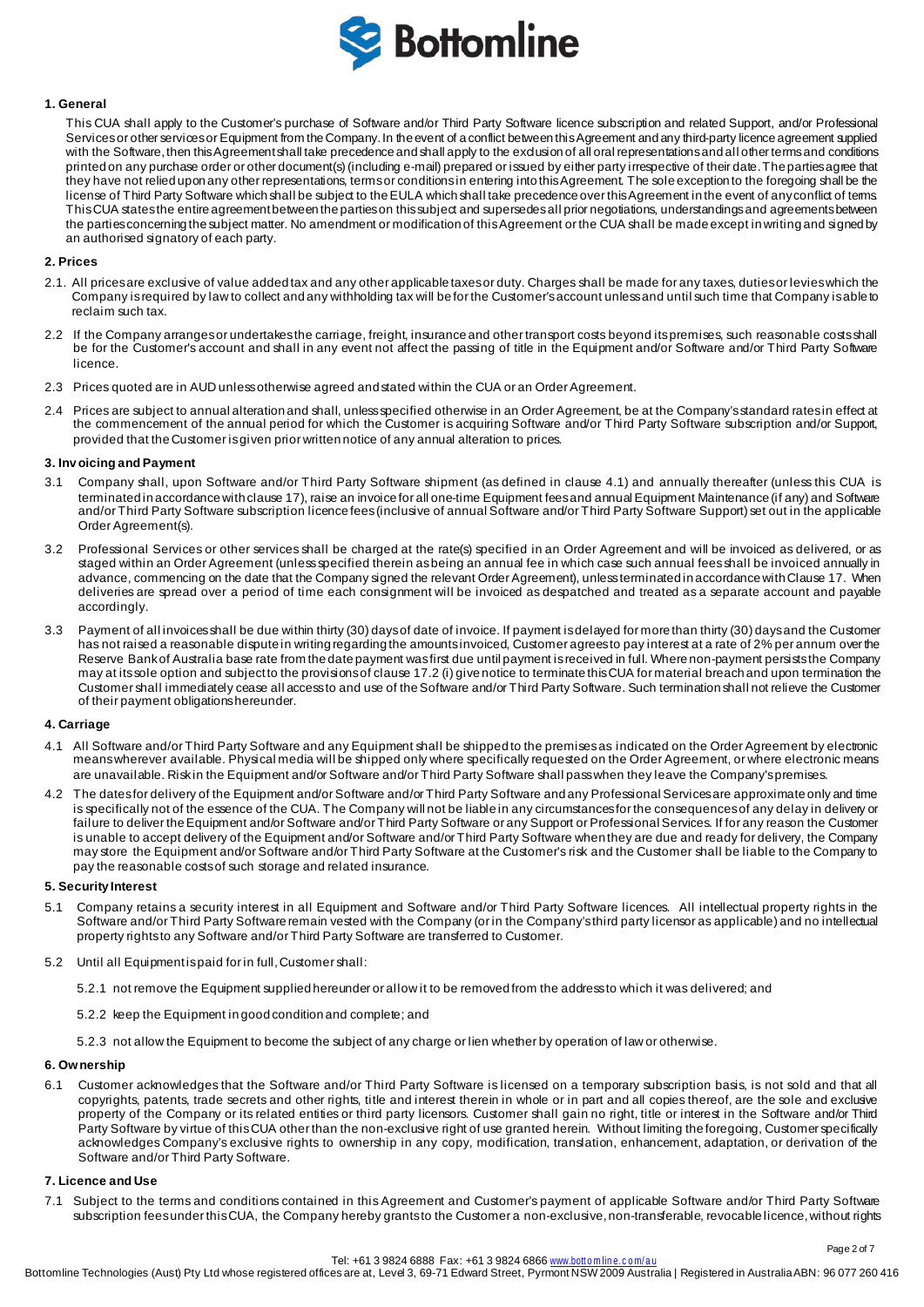

to sublicense, to use the Software and/or Third Party Software for the purpose as set forth in the applicable documentation for so long as this CUA remains in force; and according to the licence restrictions set forth in the related Order Agreement(s) and in accordance with this Clause 7.Customer acknowledges and agrees that the Software and/or Third Party Software licensed under this Agreement shall only be accessed and used by the Customer.

- 7.1.1 Unless explicitly stated otherwise in the Order Agreement, the licence includes the right to install one production copy of the applicable Software and/or Third Party Software products, and any additional copies shall incur an additional subscription fee.
- 7.1.2 The Customer may make up to three (3) Back Up Copies of the Software. Back Up Copies may not be utilised for live and/or Test purposes over and above the Software license(s) granted hereunder.
- 7.1.3 Customer will not otherwise copy, translate, modify, adapt, decompile, disassemble or reverse engineer the Software and/or Third Party Software, except only when and to the limited extent that applicable law expressly permits such activity, irrespective of the limitations contained herein.
- 7.2 The Customer may use the Software and/or Third Party Software to process on behalf of Customer Group Companies, but shall not permit access to or use of the Software and/or Third Party Software by any Customer Group Company, affiliated legal entities or third parties.
	- 7.2.1 Notwithstanding the provisions of clause 7.2 above, where the Customer has licenced the Company's Transform® and/or PrecisionForms™ Software then the Customer may permit access to and use of the Software by Customer Group Companies, but not by any affiliated legal entities or other third parties.
- 7.1 Additional licence parameters dependent upon which Software and/or Third Party Software product is licensed in accordance with the Company's then current price list and specified in an Order Agreement are as follows:
	- 7.3.1 The specified number of Named Users.
	- 7.3.2 The specified number of Concurrent users.
	- 7.3.3 The specified quantity and unit of measure.
	- 7.3.4 Where no specific licence parameter is specified in the Order Agreement then each Software and/or Third Party Software subscription component shall be deemed licensed by the quantity Indicated therein.
- 7.4 **Disaster Recov ery Licence ("DR")** means the Software and/or Third Party Software may only be used by the Customer to provide redundancy for the Customer's live or other environments, including but not limited to dedicated powered up, or non-powered up disaster recovery solutions. A Disaster Recovery Licence must be purchased for each separate Software and/or Third Party Software environment used by the Customer to provide any form of disaster recovery; and may only be used in connection with Customer's day to day business in the event that the dedicated live, test or development Software and/or Third Party Software environment becomes unavailable.
- 7.5 **Virtual Disaster Recovery Licence ("Virtual DR")** means the Customer may make one (1) copy of their installed production Software environment including configuration, on a virtual machine for the purposes of recovering the Software and configuration to a new server, in the event of production server failure only. The Customer is not permitted to deploy or use such copy in any production environment where another production environment (virtual or otherwise) is active.
- 7.6 **Test Licence ("Test")** means the Software and/or Third Party Software may only be used for test, development or pre-production purposes and may not be used in connection with Customer's day to day business as a live Software and/or Third Party Software environment, for disaster recovery, or other purposes. A Test Software and/or Third Party Software licence must be purchased for each separate Software and/or Third Party Software installation which may be used by the Customer to provide any form of test, development or pre-production environment.
- 7.7 Unless expressly stated otherwise in the Order Agreement, the Customer is responsible for procuring, supporting and maintaining all third-party software, including without limitation, the database software, specified in the documentation supplied with the Software and/or Third Party Software.

# **8. Warranty**

- 8.1 The Company warrants that in accordance with this Agreement:
	- 8.1.1it has title to the Software and/or licensing rights to Third Party Software and has the right to sell the Equipment and grant the Software and/or Third Party Software licence(s) purchased by the Customer.
	- 8.1.2the Equipment will, on delivery
	- 8.1.3the Software and/or Third Party Software supplied materially conforms to and, will operate in all material respects in accordance with its standard specification; and
	- 8.1.4 the services shall be provided using reasonable care and skill.
- 8.2 The Customer's sole and exclusive remedy in the event of breach of the above warranties in clauses 8.1.2, 8.1.3 and 8.1.4 is the correction of any failure by the Company to comply with such warranty provisions. Correction may comprise, at the Company's sole discretion, re-performance of the services or portion thereof, replacing, repairing or adjusting the Equipment and/or Software and/or Third Party Software without charge to the Customer or refunding any relevant portion of paid fees. All remedies for any breach of the warranty provisions are available only if such breach is reported to Company in writing within ninety (90) days of shipment of the defective Equipment or Software and/or Third Party Software (as defined in Clause 4.1) or in the case of Professional Serviceswithin thirty (30) days of completion of the defective services.
- 8.3 The Company shall prior to shipment use reasonable endeavours in accordance with good industry practice to deploy and update industry standard anti-virus and malware applications to detect the introduction of known computer viruses or other program codes which are likely to damage the Software and/or Third Party Software or Customer systems. The Company shall notify the Customer promptly in the event that the Company becomes aware of a known computer virus or other program code or any other system or technology issue which may negatively affect the operation of the Software and/or Third Party Software or the Professional Services.
- 8.4 Except as expressly provided in this Agreement all warranties, conditions, representations, indemnities and guarantees, whether express or implied, arising by law, custom, oral or written statements of the Company or its third-party licensors or otherwise (including, without limitation, any warranties

Page 3 of 7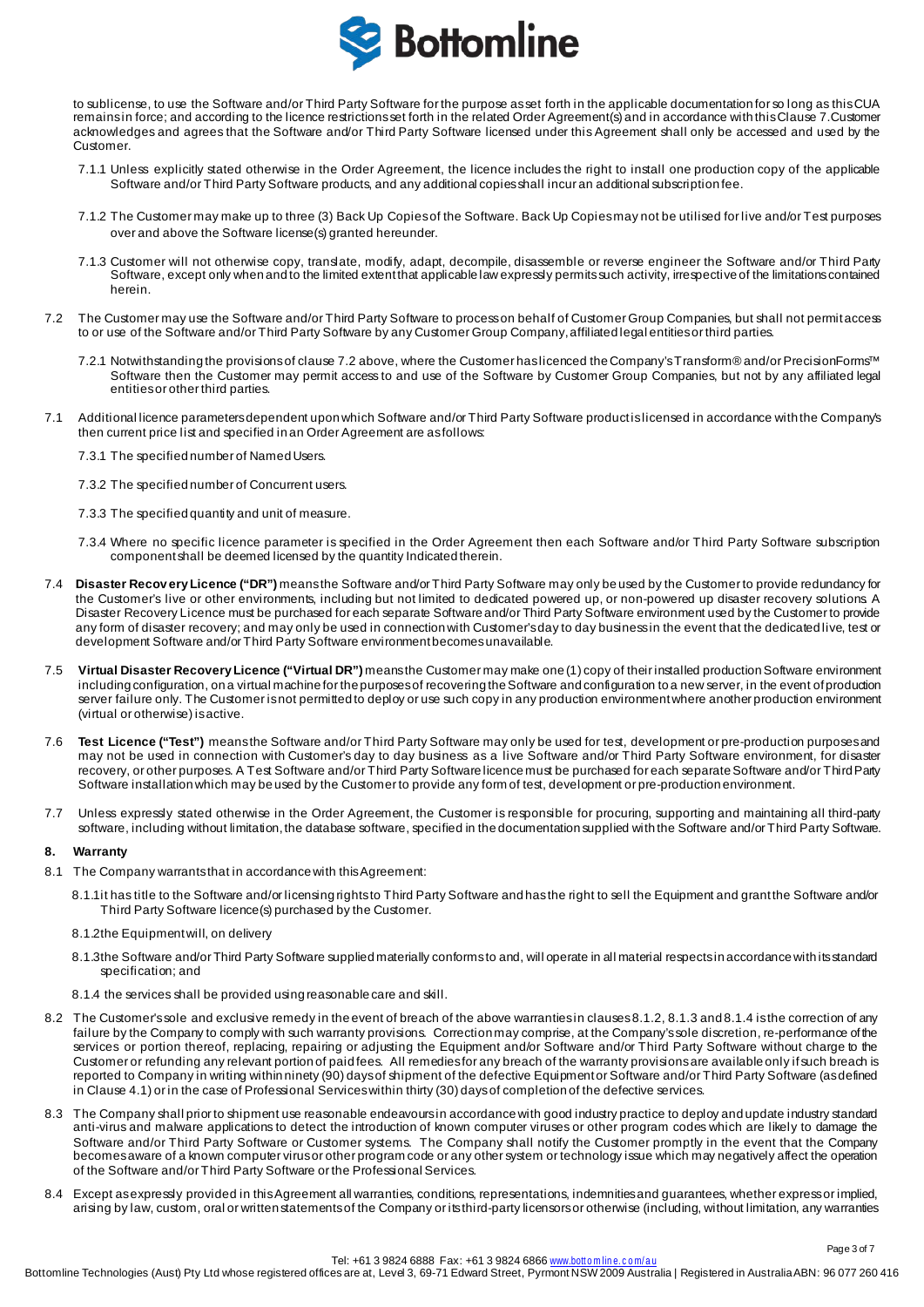

of merchantability, fitness for particular purpose, or of error-free and uninterrupted use) are hereby superseded, excluded and disclaimed to the fullest extent permitted by law.

8.5 The warranties given by the Company in clauses 8.1, 8.2, 8.3 and 8.4 above are made only to the Customer and the Company will have no liability to any third party with respect to the Software and/or Third Party Software, the Software Support and/or the Professional Services as a result of such warranties. Except as provided in this clause 8, the Company does not warrant that Security Monitoring Software will correctly detect and/or identify all security threats. The foregoing disclaimers will apply even if any warranty provided under this Agreement fails of its essential purpose.

### **9. Software Support, Equipment Maintenance, Professional Services& Pre-requisites**

- 9.1 Provision of Software and/or Third Party Software Support, and Professional Services are available and provided subject to the Company's then current published relevanmt "Software Support Agreement", Equipment Maintenance Agreement and the Professional Services Agreement (all of which form part of this CUA) and copies of which are available at[: https://www.bottomline.com/au/product-terms-conditions](https://www.bottomline.com/au/product-terms-conditions)
- 9.2 The Customer shall comply with all prerequisites notified to it from time to time in respect of the Software and/or Third Party Software, induding without limitation, supported versions of hardware, operating system and database management software, and the Company shall not be obliged to provide Support and maintenance for any Customer environment where such prerequisites are not in place.
- 9.3 The Customer shall not export the Software and/or Third Party Software outside of Australia without the Company's prior written permission.
- 9.4 Major Technology Changes. In case of a major evolution or a material technology change (e.g. new communication protocol, new operating system), the Company reserves the right, at its sole discretion, to launch a new Update of the Software and/or Third Party Software with an updated Software and/or Third Party Software subscription fee.

### **10. Limits of Liability**

- 10.1 Notwithstanding any other provisions in this Agreement the Company's liability to the Customer for death or injury resulting from the Company's negligence or the negligence of its employees, agents or sub-contractors shall not be limited.
- 10.2 Subject to Clause 10.4, the Company's maximum aggregate liability for any damage to the tangible property of Customer resulting from the negligence of the Company or its employees, agents or sub-contractors shall not exceed AU\$1,000,000.
- 10.3 Subject to Clause 10.4 the Company's maximum aggregate liability for any breach of its contractual obligations or any tortious act or omission, except for negligence pursuant to Clause 10.2, shall be limited to the greater of AU\$100,000 or the combined total amount paid by Customer for Software and/or Third Party Software subscription, Equipment and Professional Services under the Order Agreement to which such claim relates.
- 10.4 In no event shall the Company have any liability:
	- 10.4.1 for loss of profits, goodwill, business interruption, delay or failure in provision of services, or any type of special, indirect, consequential or incidental loss or damages (including loss or damage suffered by the Customer as a result of any action brought by a third party even if the Company has been advised of the possibility of such damages); and
	- 10.4.2 (including breach of warranty) which arises solely as a result of the misuse of the Equipment and/or Software and/or Third Party Software supplied hereunder, or use thereof in combination with any equipment and/or software not approved by the Company or as a result solely of any defect or error in any equipment and/or software not supplied by the Company; and
	- 10.4.3 for any illegal or unauthorised access to or release of any Customer data from any device whatsoever connecting to the Software and/or Third Party Software, including, but not limited to, any access or release of such data arising from the accessing of any Customer login credentials and/or login to Customer account(s) by malware, viruses, or worms, for malicious or criminal activities including, but not limited to, fraudulent payments or fraudulent funds transfer.
	- 10.4.4 unless the Customer shall have served notice in writing of any facts which may give rise to a claim against the Company hereunder within six years of the date it either became aware of the circumstances giving rise to a claim or the date when it ought reasonably to have become so aware.
- 10.5 The Customer acknowledges and agrees that in connection with any Security Monitoring Software licence:
	- 10.5.1 effective security threat detection and management are dependent on a multi-layered, multi-faceted combination of software and hardware components, deployed and managed in accordance with appropriate policies and procedures consistently applied. No individual element in such a system, including the Security Monitoring Software, is alone sufficient to detect and prevent all security threats.
	- 10.5.2 the Security Monitoring Software have or will have been, prior to production use, reviewed and tested by the Customer and meet the Customer's business and operational needs; and
	- 10.5.3 the allocation of liability set forth in this CUA fairly reflects the economic circumstances and risks that the parties are willing to undertake in view of the amounts paid or payable for the Security Monitoring Software specified herein.
	- 10.5.4 it shall be solely responsible for any use of the Security Monitoring Software, including any data and other output generated therefrom, and for verifying any data or output resulting from use of the Security Monitoring Software. Customer acknowledges that the quality of such data and output and the result of using the Security Monitoring Services are dependent on the data used by the Customer. The Customer further acknowledges and agrees that the Security Monitoring Services do not provide advice or recommendations for correct action, but rather solely generate outputdirectly reflecting the data used by the Customer or arising from the Customer's use of the Security Monitoring Software.
- 10.6 The parties acknowledge and agree that neither party will be permitted to recover the same loss resulting from a claim, or series of related claims, on more than one occasion pursuant to this Agreement.

## **11. Third Party Intellectual Property Infringement**

11.1 The Company agrees to indemnify the Customer against all costs, claims, liabilities and expenses incurred by the Customer and which are finally determined to have been caused by any claim that any Software licensed to Customer under this Agreement infringes any patent or copyright recognised by one of the signatories to the Berne Convention including but not limited to paying for any settlement, or any damages finally awarded in any such claim or suit against the Customer ("Losses"), and subject to the Customer using its reasonable endeavours to mitigate such Losses.

Page 4 of 7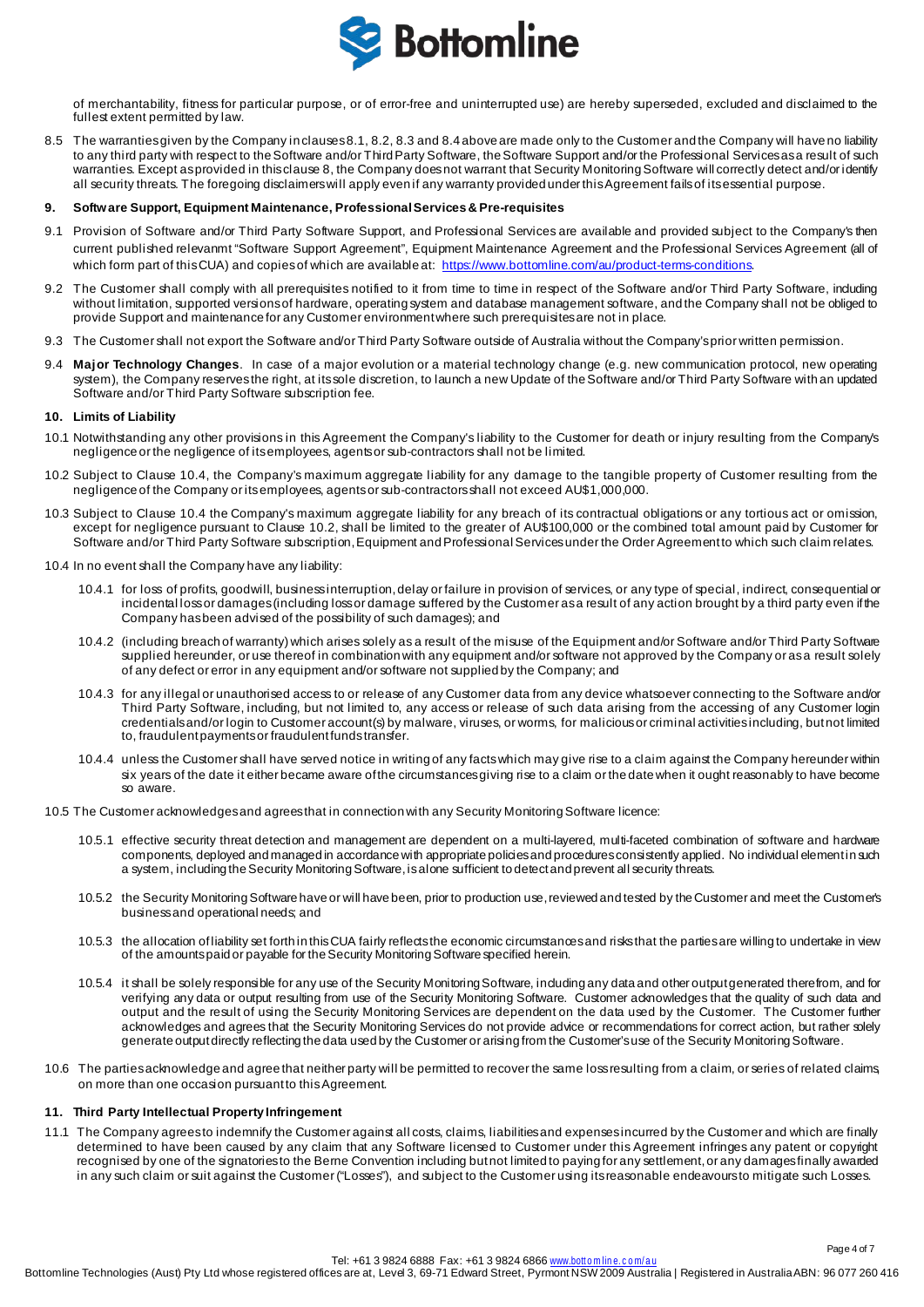

- 11.2 Company's obligations under this Clause 11 shall not be effective unlessthe Customer notifies Company in writing of any claim or threatened or actual suit and Customer gives full control of the defence and settlement at the Company's own expense, along with Customer's commercially reasonable co-operation, to Company.
- 11.3 Company may, at its own expense: (i) procure for Customer the right to continue to use the licensed Software; (ii) make the licensed Software noninfringing; or (iii) where the options under (i) and (ii) are not available to the company on commercially reasonable terms, terminate the Software licences and refund any licence fees received from Customer for any remaining un-expired periods.
- 11.4 Company shall have no liability for any claim based on: (i) Customer's continued use after written notification, of a non-current release of the applicable licensed Software so long as a current release was made available to Customer without additional charge (subject to having purchased current Software Support); (ii) Customer's use of the licensed Software other than in accordance with the rights granted under this Agreement;(iii) Customer's combination of the licensed Software with any other equipment or software not provided by Company, where such infringement would not have occurred but for such combination; or (iv) intellectual property rights owned by Customer or any of its affiliates.
- 11.5 This Clause 11 states Customer's sole remedy and Company's exclusive liability in the event that Customer's use of any Software provided under this CUA infringes the intellectual property rights of any third party.
- 11.6 The indemnity provisions of this Clause 11 specifically do not apply to Equipment and to Third Party Software and the Customer shall instead benefit: i) for Equipment from any intellectual property indemnity provided by the third-party licensor, to the Company; and ii) for Third Party Software from intellectual property indemnity provided in the EULA.

### **12. Alterations**

The Customer hereby undertakesnot to alter or modify the whole or any part of any Software and/or Third Party Software supplied hereunder nor, without the prior written consent of the Company, to permit the whole or any part of the Software and/or Third Party Software supplied hereunder to be combined with or become incorporated in any other software.

### **13. Company Intellectual Property**

Customer acknowledges that the information contained in the Software and/or Third Party Software is confidential and contains trade secrets and proprietary data belonging to the Company (or its third-party licensors), and that the presence of copyright notices on the medium containing the Software and/or Third Party Software or in the Software and/or Third Party Software itself, or not, does not constitute publication or otherwise impair the confidential nature thereof. Customer shall implement all reasonable measures necessary to safeguard the Company's (and its third party licensors) ownership of, and the confidentiality of the Software and/or Third Party Software, including, without limitation: (a) allowing its employees, agents and third parties access to the Software and/or Third Party Software only to the extent necessary to permit the performance of their ordinary services to the Customer and to require, as a condition to such access, that such persons comply with the provisions of this Clause 13; (b) cooperating with the Company (and its third party licensors, if appropriate) in the enforcement of such compliance by Customer's employees, agents and third parties; (c) prohibiting the removal or alteration of any copyright or confidentiality labels or notices contained in the Software and/or Third Party Software; (d) prohibiting the copying of the Software and/or Third Party Software except as permitted pursuant to this Agreement; and (e) not disclosing the Software and/or Third Party Software to any third party other than to the limited extent permitted under this Agreement. Notwithstanding the foregoing, the Customer agrees not to disclose the Software and/or Third Party Software (without the Company'sprior written consent) to any service bureau or other third party whose primary function shall be to provide the Customer with hosting and/or day-to-day management and support responsibility for the Software and/or Third Party Software. Customer acknowledges that use or disclosure of the Software and/or Third Party Software in violation of this Agreement may cause irreparable harm to the Company (and/or its third-party licensors). Customer acknowledges that no remedy available in law may be sufficient in the event of a material breach of this Agreement by the Customer, its agents, employees, sub-contractors or third parties, or Customer Group Companies in respect of the confidentiality of the Company's intellectual property.

#### **14. Software Audit**

The Customer agrees that upon reasonable prior written notice the Company may periodically gain reasonable access to Customer site(s) to confirm the Customer's adherence to the terms of use and licence parameters specified under this Agreement. Where such audit confirms any variance to such terms and parameters, then the parties will execute an addendum to the CUAto rectify such variance and the Customer shall pay any related licence and Support fees agreed thereunder. In the event that the parties fail to agree such fees, then Company reserves the right to terminate this Agreement in relation to such licence and/or Support with immediate effect and Customer shall cease use of such Software and/or Third Party Software, returning all copies thereof to the Company in accordance with Clause 17.3.

## **15. Confidentiality**

Each party shall treat as confidential information all information (including Software and/or Third Party Software and the terms of the CUA) obtained from the other pursuant to the contract between them and shall not divulge such information to any person (except to such party's own employees and then only to those employees who need to know the same) without the other party's prior written consent provided that this shall not extend to information which was rightfully in the possession of such party prior to the commencement of the negotiations leading to the CUA (and not subject to any confidentiality undertakings), which is already public knowledge or becomes so at a future date (otherwise than as a result of a breach) or which is trivial or obvious. Each party shall ensure that its employees are aware of and comply with the provisions of this condition and ensure that it is observed and performed by them.

#### **16. Data Protection and Processing**

The Parties further agree to handle all personal data in accordance with all applicable data protection legislation and in particular the Privacy and Data Protection Act 2014 (Victoria); and the Privacy Act 1988 (Cwth), as applicable and as amended from time to time.

## **17. Term and Termination**

17.1 The CUA shall commence on the first date of signature on the initial Order Agreement and shall continue in force for the duration of the Initial Term and thereafter shall automatically renew for subsequent annual Renewal Terms, unless terminated:

### 17.1.1 in respect of the Software by:

17.1.1.1 the Company on not less ninety (90) days prior written notice to the Customer, such notice to expire no earlier than the end of the Initial Term or the end of any Renewal Term thereafter; or

Page 5 of 7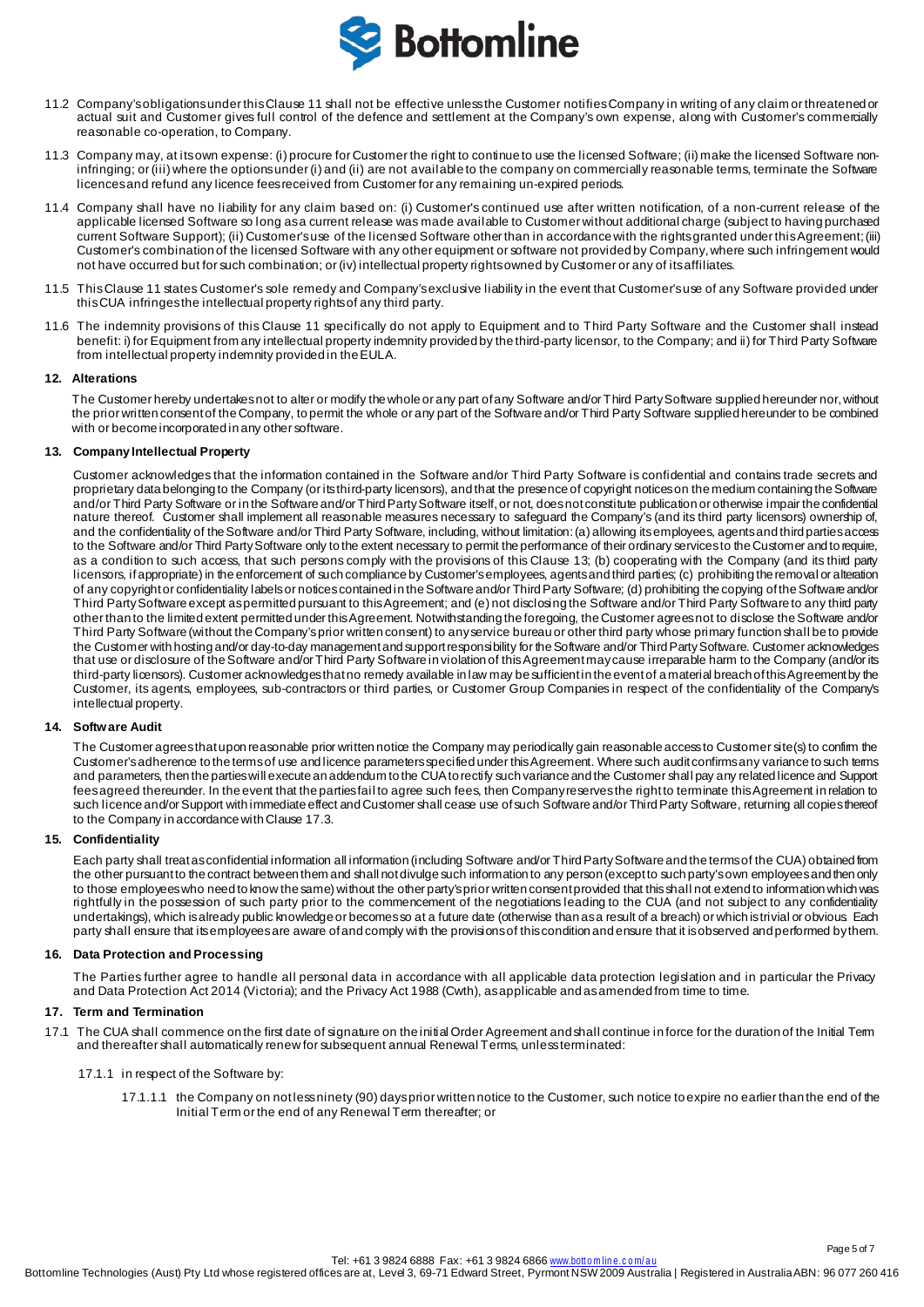

17.1.1.2 the Customer by written notice to the Company at any time to the following e-mail address[: emeacontractnotice@bottomline.com.](mailto:emeacontractnotice@bottomline.com)

In the event that the Agreement is terminated by the Customer in accordance with sub clause 17.1.1.2 above then the Company shall refund the Customer for any prepaid Software subscription licence feesand any other amounts in respect of other services received by the Company for periods extending beyond the date of termination notice.

- 17.1.2 in respect of Third Party Software by either party on not less ninety (90) days prior written notice to the Customer, such notice to expire no earlier than the end of the Initial Term or the end of any Renewal Term thereafter.
- 17.2 Either party may without prejudice to its other rights, terminate the CUA immediately forthwith on giving written notice to the other if:

17.2.1 the other party commits any material breach of any term of this CUA and (in the case of a breach capable of being remedied) shall have failed, within 30 days after the receipt of a request in writing so to do;or

17.2.2 the other party has an interim or bankruptcy order made against it or enters into or becomes subject to a scheme, composition or voluntary arrangement with its creditors or becomes subject to a winding-up, dissolution, administration or receivership proceedings;

- 17.3 The Company may further without prejudice to its other rightsand specifically its right to terminate under clause 17.2 (i) for un-remedied material breach, stop Equipment and/or Software and/or Third Party Software in transit or shipment, suspend the performance of Professional Services or further deliveries of Equipment and/or Software and/or Third Party Software forthwith on giving notice in writing to the Customer if Customer fails to pay any invoice in accordance with clause 3.
- 17.4 Upon expiry of termination of any Software and/or Third Party Software licence, irrespective of cause, the Customer shall cease all use of the Software and/or Third Party Software from the date of termination and shall promptly (and in any event no later than ten (10) business days from date of termination) confirm to the Company in writing signed by an officer of the Customer that all copies of the Software and/or Third Party Software have been purged from its systems, and all copies thereof have been deleted and/or destroyed.
- 17.5 Following termination of this CUA for any reason whatsoever (other than by the Customer in accordance with 17.2 above) any monies owing from the Customer to the Company including any remaining Software and/or Third Party Software subscription fees due for the remainder of the Initial Term or then current annual period, shall immediately become due and payable.
- 17.6 Without prejudice to any other remedies which the Company may have under this CUA or at law, the Company shall be entitled to suspend the provision of the Equipment, Software and/or Third Party Software licence, Software and/or Third Party Software Support, Equipment Maintenance and/or Professional Servicesor to terminate this CUA in the event that the Company is required to do so by any law, regulation or regulatory body. Notwithstanding any other term of this Agreement, the Company may terminate without notice, or indefinitely suspend, this CUA or any contractual provision herein as required to fulfil its obligations to comply with sanctions regulations.
- 17.7 The termination of this CUA, for whatever reason, shall not affect the rights of either of the parties: that may have accrued before the termination of this Agreement; or which expressly or by their nature are intended to survive the termination of this CUA.

### **18. Assignment**

The Customer shall not be entitled to assign, sub-licence or otherwise transfer the rights and obligations granted hereunder, or under the CUA, whether in whole or in part unless otherwise agreed in writing by a duly authorised representative of the Company. The Company shall be entitled to sub-contract any Professional Services work relating to any Order Agreement provided that such work is performed in accordance with the terms of this Agreementand the Customer is provided with prior written notice.

#### **19. Force Majeure**

With the exception of payment of outstanding invoices, neither Party shall be responsible for any delay or failure in performance resulting from acts beyond the control of such party. Such acts shall include but not be limited to: an act of God; an act of war; civil unrest; terrorism; riot; epidemic/pandemic; fire; explosion or accidental damage; extreme weather conditions (including but not limited to: flood, storm, or other disaster); an act of government; and industrial action or lockouts. In the event of such a Force Majeure event, the time for performance or cure shall be extended for a period equal to the greater of the duration of the Force Majeure or three (3) months. The party claiming to be prevented, hindered or delayed in the performance of any of its obligations under the CUA by reason of a Force Majeure event shall use all reasonable commercial endeavours to mitigate against the effects and consequences of the Force Majeure event. The affected party shall resume performance of its obligations under the CUA immediately upon the end of the Force Majeure event. Where no performance or cure is possible after the three (3) month period has elapsed, and in the reasonable view of the parties will not be forthcoming or possible within a further one (1) month from that date, the party not affected by the Force Majeure event may decide to terminate the CUA on service of written notice upon the party so prevented, hindered or delayed, in which case no party shall have any liability or obligation to the other under the CUA other than the payment of monies due.

#### **20. Notices**

Any notice or other communication to be given under this CUA must be in writing and may be delivered or sent by e-mail to an officer of either party and/or by registered or recorded letter post to either Party at its registered address. Any notice or document shall be deemed served: if delivered electronically by e-mail at the time of delivery; and when posted on signed receipt.

## **21. Inv alidity**

The invalidity, illegibility or unenforceability of any provision shall not affectany other part of this Agreement.

# **22. Third Party Rights**

To the extent permitted by law, a person who is not a party to this EUA shall have no rightsincluding under the Australian Consumer Law and Fair Trading Act 2012 to enforce any term of this EUA (including Customer Group Companies, aside from any rights that they may have to use the Software and/or Third Party Software pursuant to the Customer'slicence grant hereunder). Thiscondition doesnot affect any right or remedy of any person which exists or is available otherwise pursuant to that Act.

## **23. Non-Solicitation**

While this Agreement remains in effect and for one (1) year following the termination of the Agreement, neither party shall directly or indirectly recruit, solicit or hire any employee of the other party, or induce or attempt to induce any employee of a party hereto to terminate his/her employment with the other party; provided that either party shall be permitted to hire any employee of the other party who responds to a general employment advertisement or solicitation.